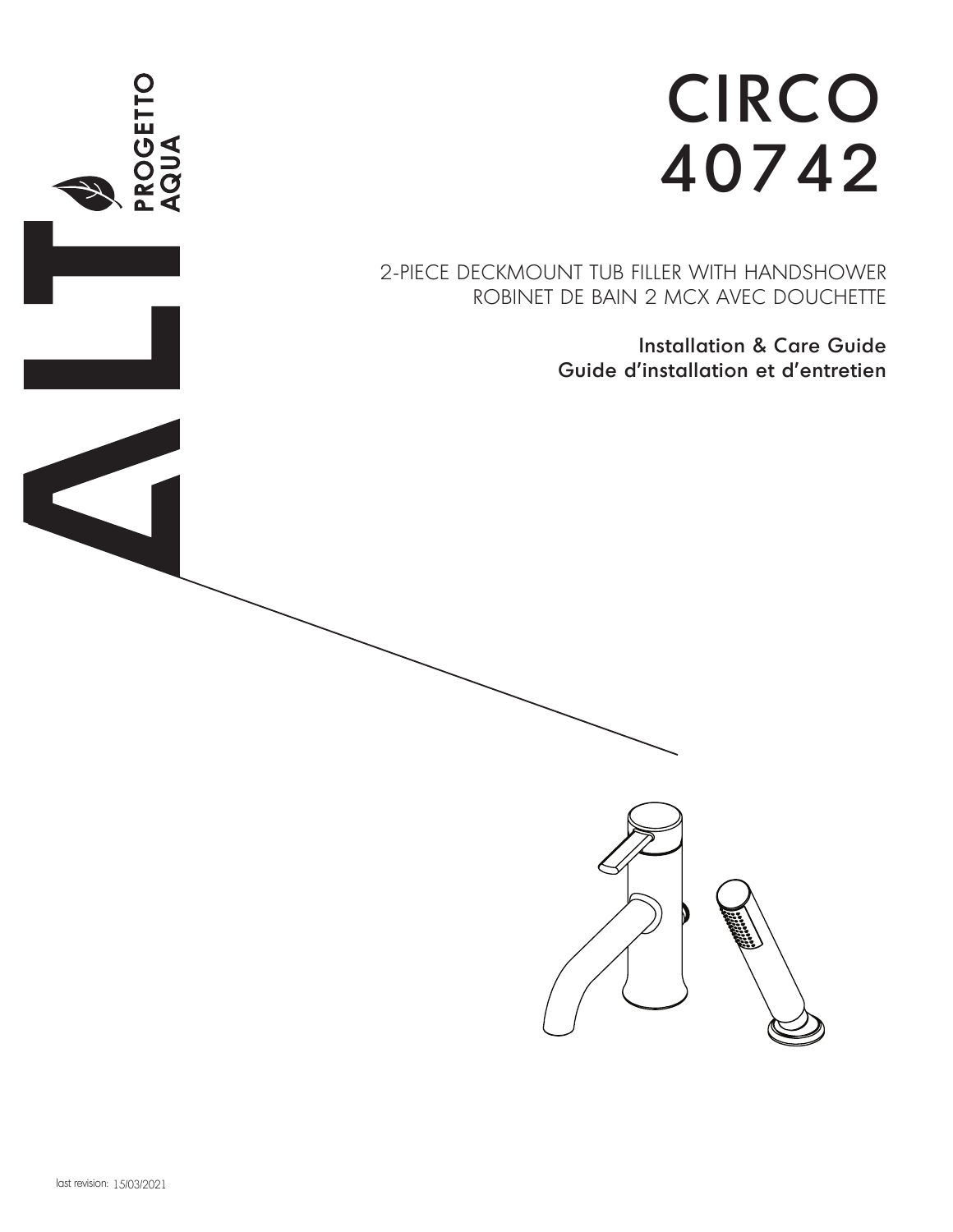# CONGRATULATIONS FÉLICITATIONS

# Congratulations on the purchase of your Alt product

By purchasing an Alt product, you are taking part in the global movement for better living. We take pride in manufacturing drinking water faucets that are certified Lead-Free. Also, nearly all of our faucets exceed industry standards in water conservation. We've equipped them with efficient ecological aerators that reduce water consumption by at least 20% without giving up performance. Let's protect our most precious natural resource for generations to come.

We recommend the installation of this product to be done by a licensed plumber. Please take a moment to read the following instructions and keep this document for future reference.

We hope this product will provide you with many years of trouble-free enjoyment.

For any customer service and/or technical inquiries regarding Alt products, please contact AD WATERS, exclusive distributor of ALT products across North America (Canada and USA).

www.ad-waters.com

www.alt-aqua.com

# Félicitations pour l'achat de votre produit Alt

En achetant un produit Alt, vous prenez part au mouvement global pour le mieux-vivre. Nous sommes fiers de fabriquer des robinets d'eau potable qui sont tous certifiés Sans Plomb. De plus, la plupart de nos robinets surpassent les normes de l'industrie en matière de préservation d'eau. Ils sont tous dotés d'aérateurs écologiques qui réduisent d'au moins 20% la consommation d'eau, et ceci sans perte de performance. Veillons à cette ressource naturelle pour nos générations futures.

Nous recommandons l'installation de ce produit par un plombier accrédité. SVP prendre le temps de bien lire ce manuel d'installation avant de débuter. Garder ce manuel en référence pour usage futur.

Nous espérons que ce produit vous procurera des années d'agréable usage.

Pour toute demande concernant les produits Alt (techniques, service après-vente), veuillez contacter AD WATERS, distributeur officiel des produits ALT à travers le Canada et les États-Unis. www.ad-waters.com

www.alt-aqua.com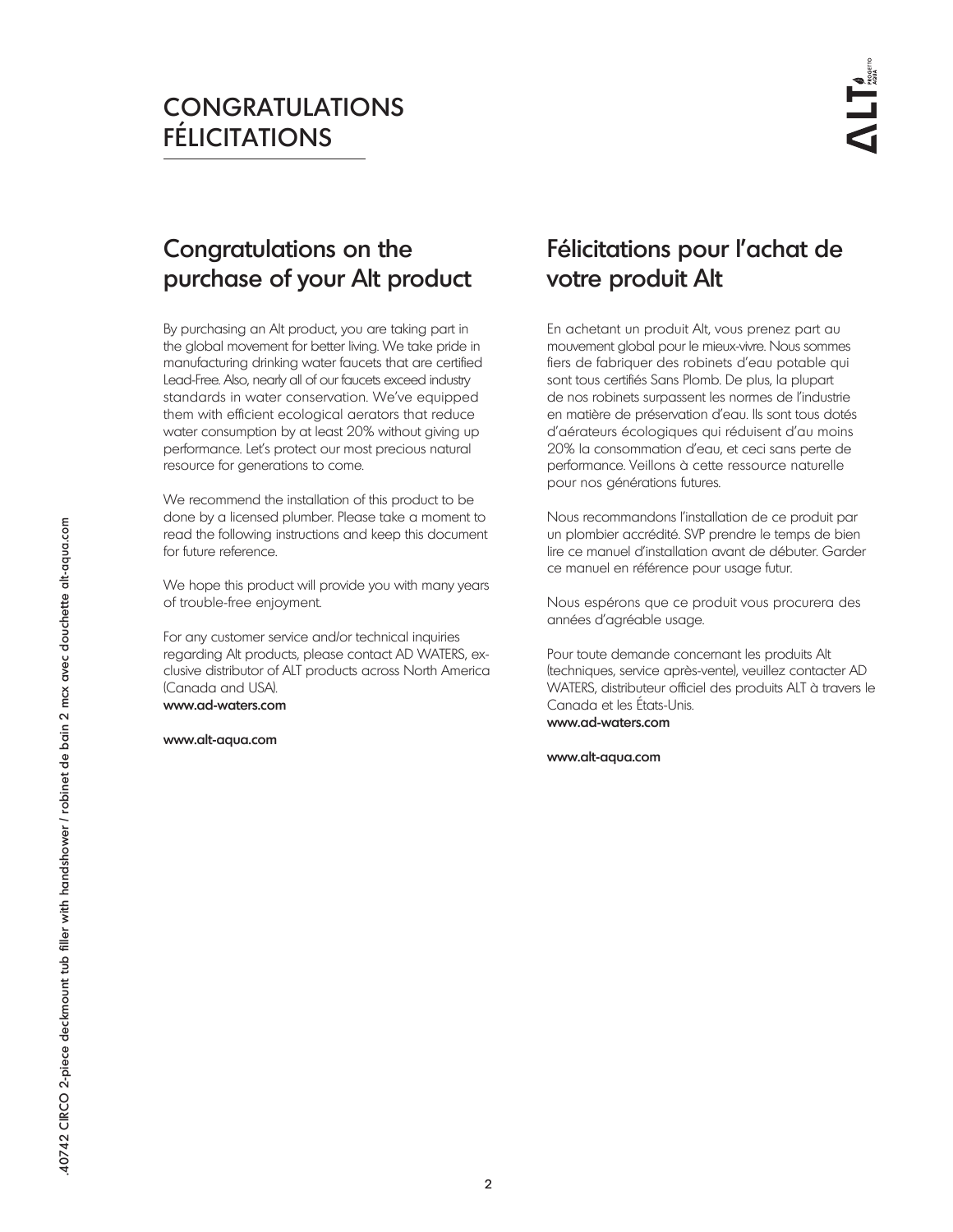## FAUCET COMPONENTS COMPOSANTES DU ROBINET



SPECS AT LARGE / SCHÉMA DES PIÈCES

- ALT75084501 : handle / poignée
- ALT75084601 : decorative dome / dôme decoratif
- ALT75084700 : large nut / écrou large
- ALT76069900 : cartridge / cartouche
- ALT75084801 : body faucet / corps du robinet
- ALT75084900 : aerator / aérateur
- ALT75085001 :diverter / déviateur
- ABFH14591 : flexible hoses / flexibles d'eau
- ALT75079600 : braided steel hose / tuyau en acier tressé
- ALT75085401 : handshower / douchette
- ALT75072800 : shower tie down / pièces d'assemblage de la douchette
- ALT75079400 : handshower hose / flexible de douche
- ALT75085100 : adaptator fo braided steel hose / adaptateur pour tuyau en acier tressé
- ALT75085200 : check-valve / valve anti-retour

40742 CIRCO 2-piece deckmount tub filler with handshower / robinet de bain 2 mcx avec douchette alt-aqua.com #40742 CIRCO 2-piece deckmount tub filler with handshower / robinet de bain 2 mcx avec douchette alt-aqua.com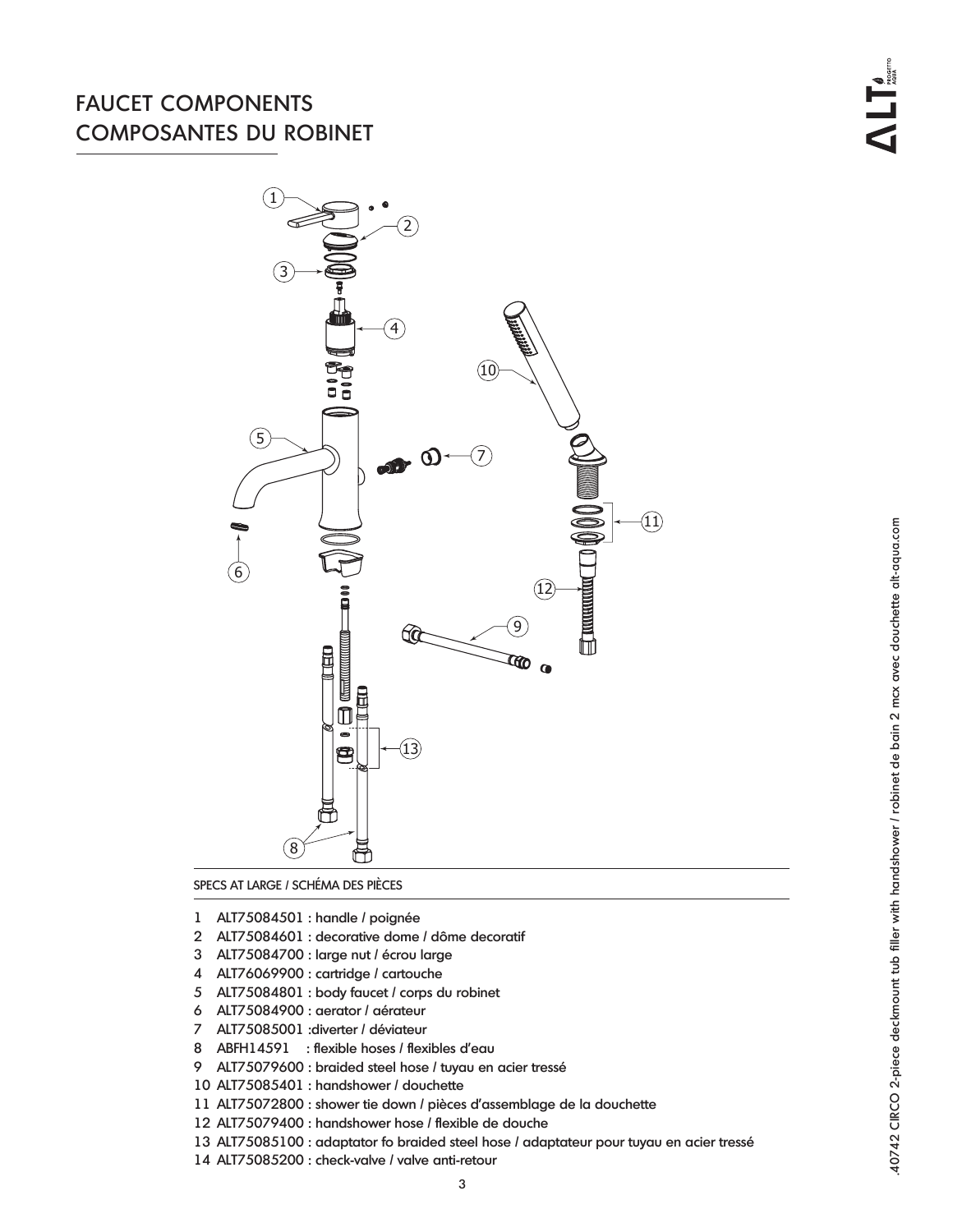# BEFORE YOU START AVANT DE COMMENCER

 $\overline{C}$  Caution: for best results, we strongly RECOMMEND THE INSTALLATION OF THIS FAUCET BE DONE BY A LICENSED PLUMBER.

 $\overline{\mathcal{L}!}$  caution: make sure to properly flush THE HOT AND COLD WATER SUPPLY LINES PRIOR TO STARTING INSTALLATION.

**MISE EN GARDE: POUR OBTENIR UN RÉSULTAT** OPTIMAL, NOUS RECOMMANDONS FORTEMENT QUE L'INSTALLATION DE CE ROBINET SOIT FAITE PAR UN PLOMBIER ACCRÉDITÉ.

 $\sqrt{N}$  mise en Garde: Assurez-Vous de Bien PURGER LES CONDUITS D'ALIMENTATION D'EAU CHAUDE & FROIDE AVANT DE COMMENCER L'INSTALLATION.

Outils requis

- Clé à molette
- Tournevis à tête Phillips
- Clef Allen métrique

### Required tools

- Adjustable wrench
- Phillips screwdriver
- Allen key metric

# GENERAL DIMENSIONS DIMENSIONS GÉNÉRALES





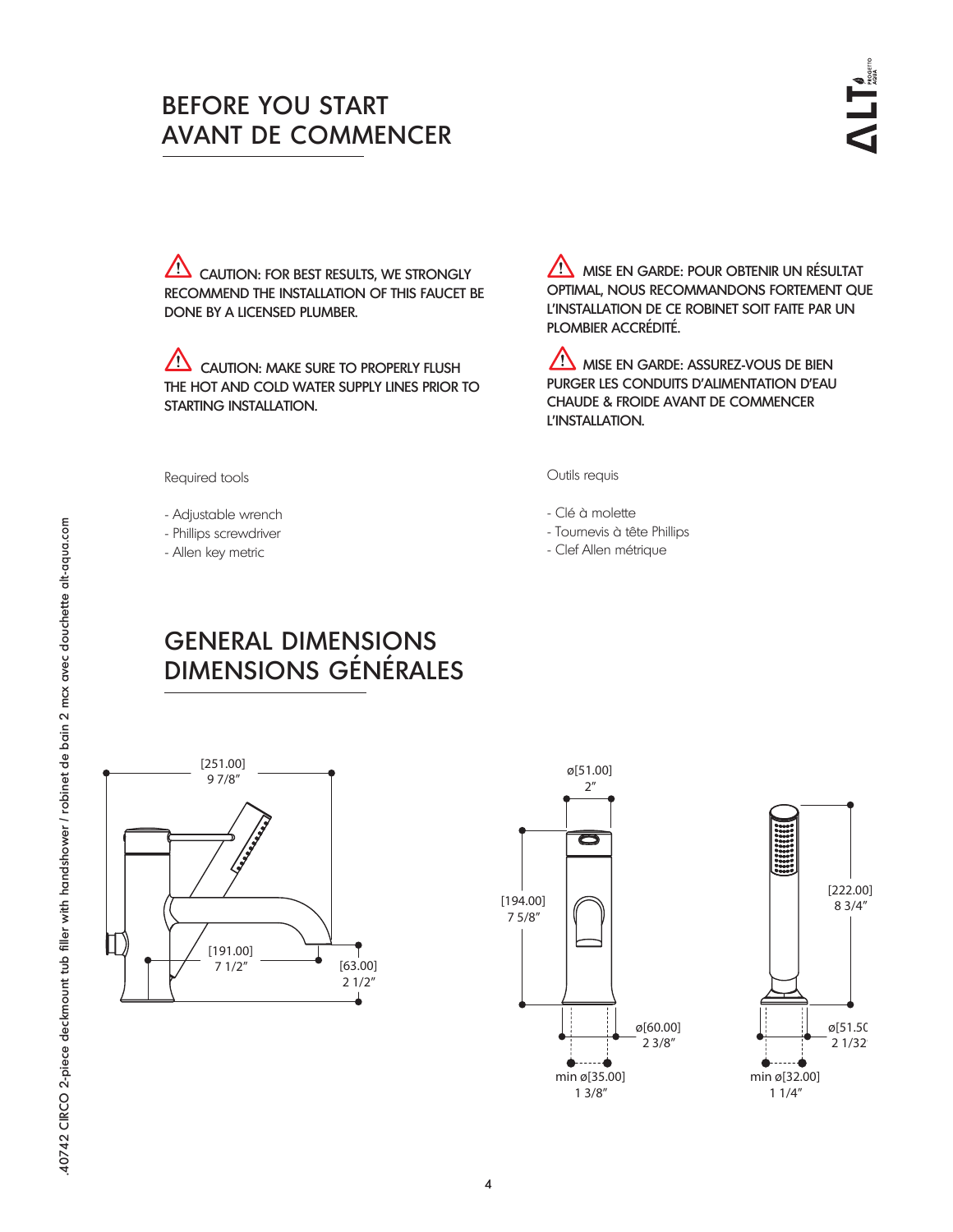## 1.

## Installing the Spout

Prior to installation, pierce the required 2 holes onto your deckmount. Refer to general dimensions p. 4 for hole size.

To facilitate future maintenance, ensure access to rough-in.

### A WE RECOMMEND DRILLING A 1-1/2" DIAMETER HOLE FOR THE INSERTION OF THE FAUCET.

Screw the water supply hoses to the faucet (1). (fig. 1)

Insert the faucet flexible hoses into the hole of your bath or deck.

Place the metal washer (1) on the rod and secure the faucet body with metal nuts (2&3). (fig. 2)



## Installation du bec

Avant de débuter l'installation, percer les 2 trous requis sur la surface prévue. Se référer aux dimensions générales p. 4 pour la dimension des trous.

Pour faciliter l'entretien futur, assurer un accès au brute du robinet.

### AN NOUS RECOMMANDONS DE PERÇER UN TROU DE 1-1/2" DE DIAMÈTRE POUR L'INSERTION DU ROBI-NET.

Visser les tuyaux d'arrivée d'eau dans le corps du robinet (1). (fig. 1)

Insérer les flexibles dans le trou du bain ou du podium. Placer la rondelle de métal (1) sur la tige Fixer le corps du robinet avec les écrous métalliques (2&3).

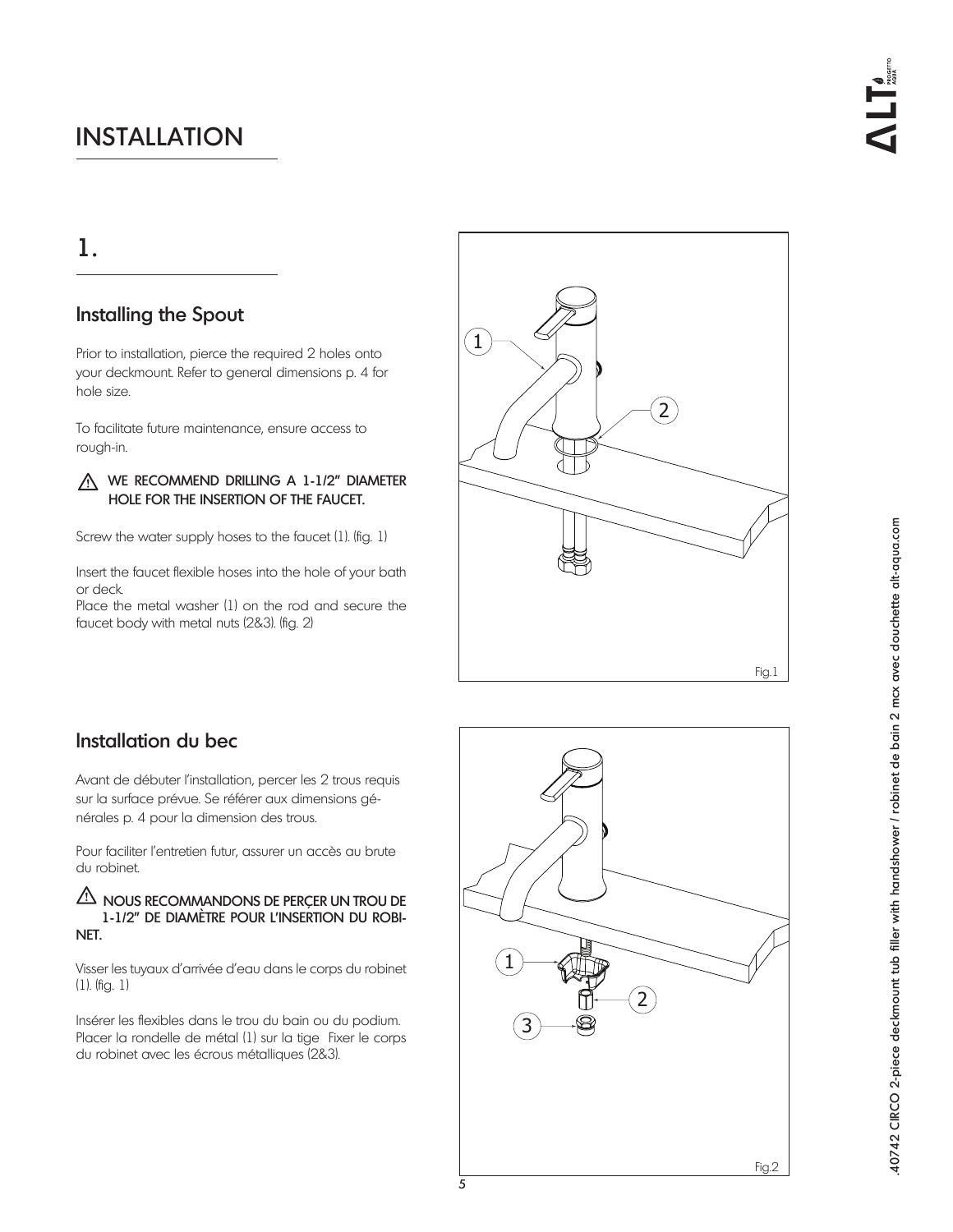# 2.

### Installing the handshower

Insert the one piece base (decorative flange, threaded rod) into the deckmount hole. Secure with supplied tie-down kit (4 and 5) (see Fig. 3).

Insert the chrome hose (2) into the base hole (smaller 3/8 hex nut end). Then connect the other end of the hose (including washer) to the handshower (1). Tighten firmly.

## Installer la douchette

Insérer la base de douchette (rosace décorative et manchon fileté) dans le trou de la surface. Ensuite, fixer la base avec l'écrou (5) et la rondelle en caoutchouc (4) (voir Fig.3) Insérer le raccord HEX 3/8" (le raccord plus petit) du boyau en chrome. Ensuite, raccorder l'autre bout du boyau (incluant la rondelle en caoutchouc) à la douchette (1). Bien serrer.



## 3.

### Connecting the hoses

### A/ Connecting handshower and spout :

Connect the 1/2" female end of the extension hose (3) (included in box) to the bottom of the faucet shank (1). Then connect the other end of the hose (male connection) to the 3/8" chrome hose end (4).

### B/ Connecting the water supplies :

Connect the hot and cold water hoses (2) to the G 1/2" supply lines. Hot and cold water hoses are identified with colored tags.

## Raccordement des boyaux flexibles

### A/ Raccordement de la douchette au bec :

Raccorder le bout 1/2" femelle du boyau d'extension en acier tressé (3) (inclus dans la boite) au bas du raccord du robinet (1). Ensuite raccorder l'autre bout (male) du boyau d'extension au boyau chrome 3/8" de la douchette (4)

### B/ Raccordement de l'alimentation d'eau :

Raccorder les tuyaux d'eau chaude et d'eau froide (2) aux boyaux d'alimentation 1/2" G. Les boyaux d'eau chaude et froide sont identifiées.

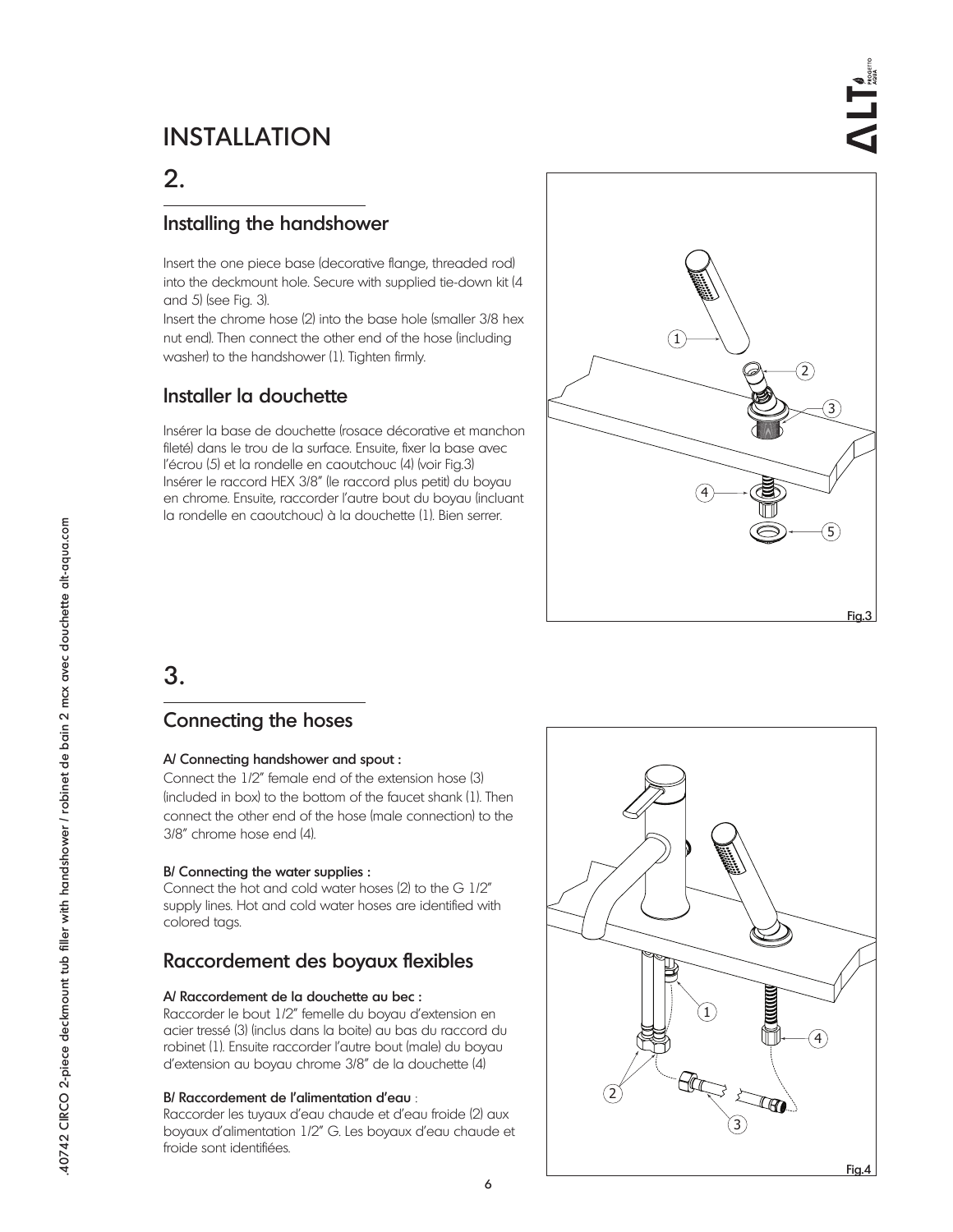## Cartridge replacement Remplacement de la cartouche

Start by shutting off water supply lines and then turn on to drain the faucet.

To replace the cartridge (5), pull out the handle (1) by removing the set screw (2). Pull out the dome cap (3) and the nut (4). Replace with new cartridge and reassemble by reversing steps.

En premier, couper l'alimentation d'eau et ouvrir le robinet pour le vider l'eau residuelle.

Pour remplacer la cartouche (5), retirer la poignée (1) en enlevant la vis de réglage (2). Démonter le capuchon en dôme (3) et l'écrou (4). Remplacer la cartouche avec la nouvelle, puis inverser les étapes pour le réassemblage.

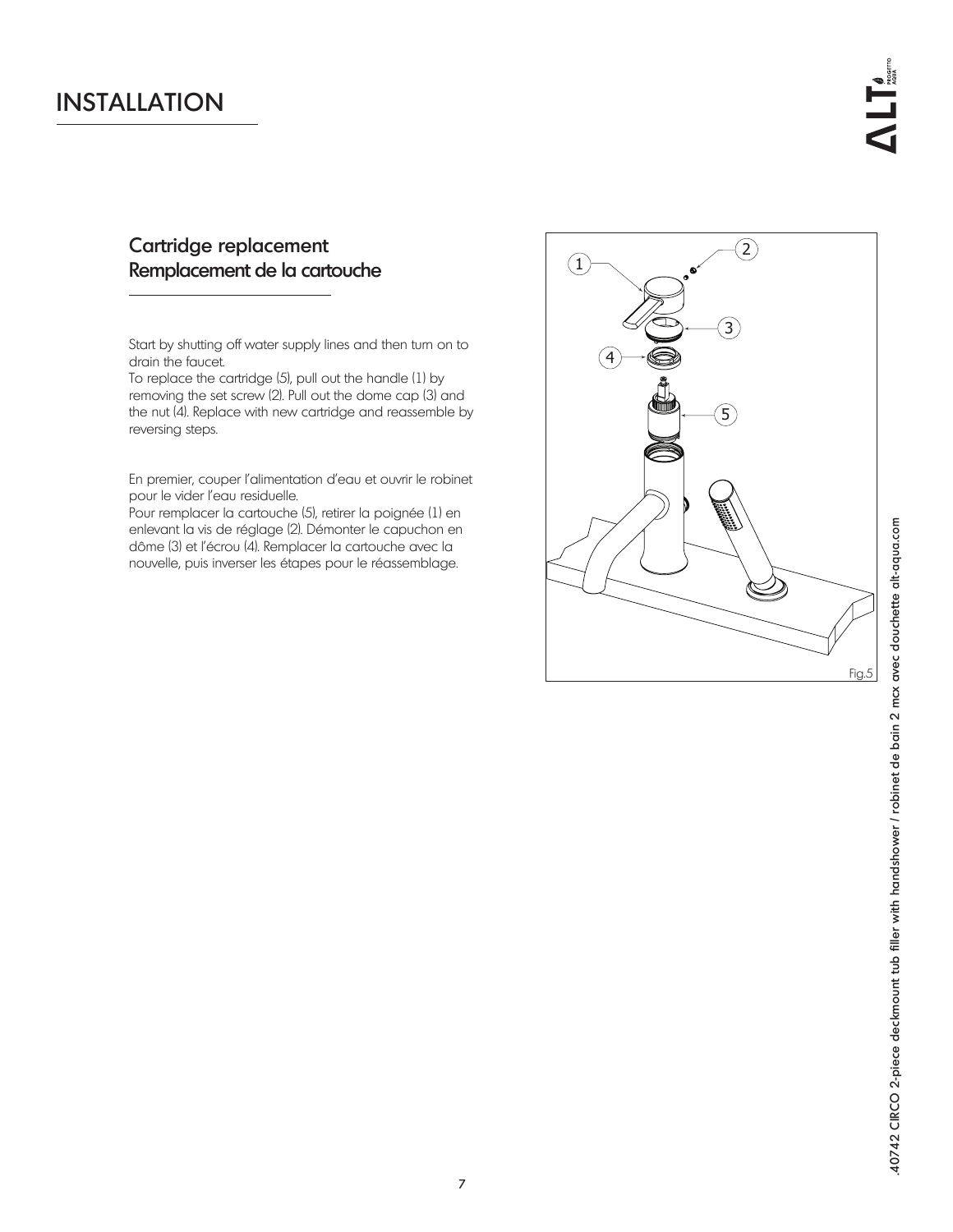## Aerator cleaning Nettoyage de l'aérateur

To clean the aerator, using the special aerator key (provided) remove the aerator (1) from the spout. Then soak it in a vinagar and water solution to remove lime build-up. Once parts have been cleaned, reinsert the aerator.

Pour nettoyer l'aérateur, la retirer du bec avec la clef fournie. Ensuite, tremper l'aérateur dans un mélange de vinaigre et d'eau, pour retirer le calcaire qui pourrait s'y être accumulé. Une fois les pièces nettoyées, replacer l'aérateur.

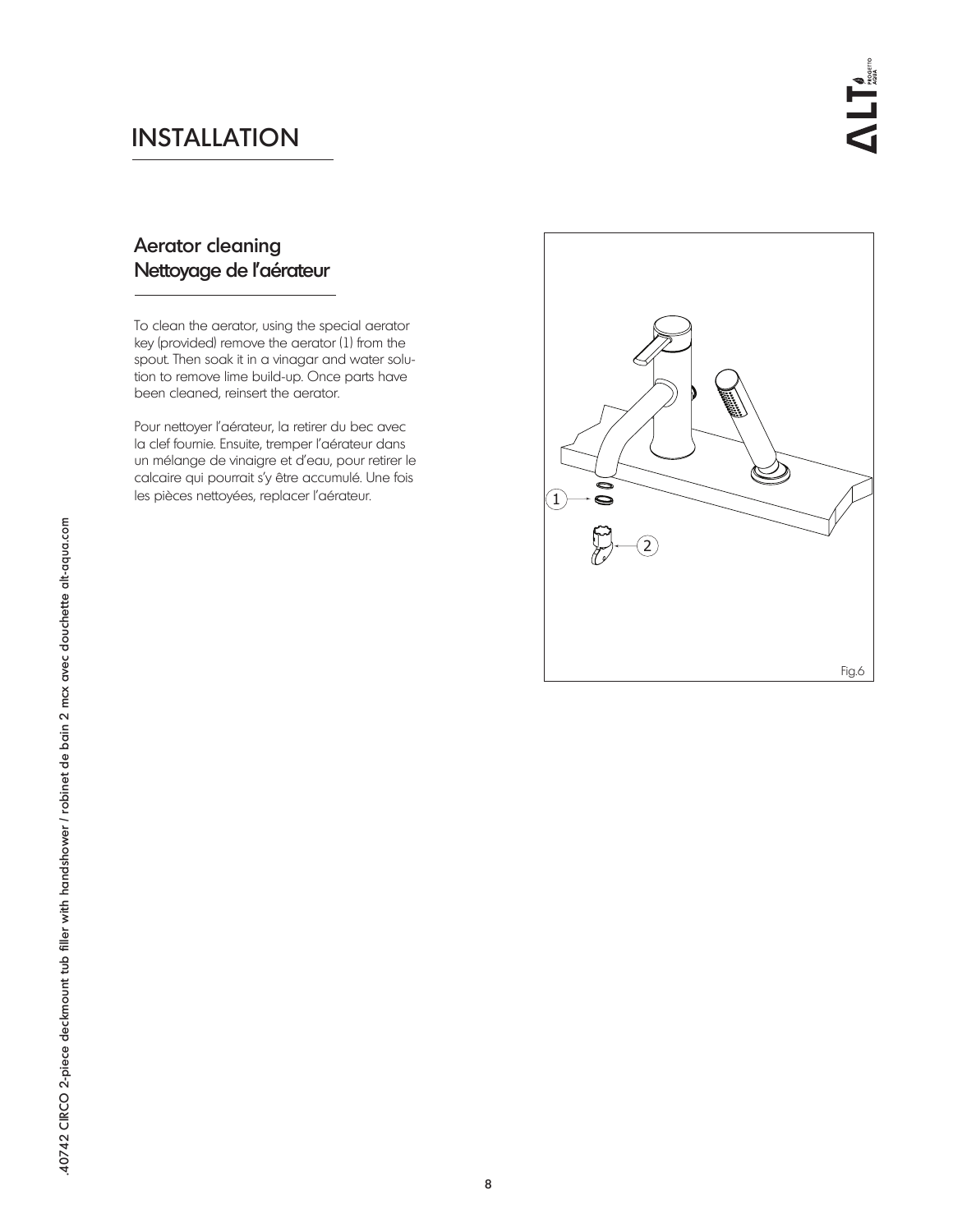# CARE SOIN

To clean your ALT faucet or accessory, wash with a wet nonabrasive soapy cloth. Then wipe dry with a soft towel or cloth. We recommend this be done on a regular basis. Do not use any abrasive, chemical or corrosive powder or any other strong cleaners including detergents, window cleaners and disinfectants on your ALT product as they will destroy the finish and therefore void the warranty.

Pour nettoyer et conserver l'apparence de vos robinets ou accesoires ALT, lavez-les avec un linge mouillé à l'eau tiède et enduit d'un savon doux non-abrasif. Puis essuyer avec un linge doux et sec. Nous vous recommandons cet entretien sur une base régulière. Ne jamais utiliser de produits abrasifs, chimiques, corrosifs, incluant de très forts détergents, en liquide ou en poudre, nettoyants pour vitres et désinfectants sur votre produit ALT. Cela pourrait détériorer le fini et annuler la garantie.